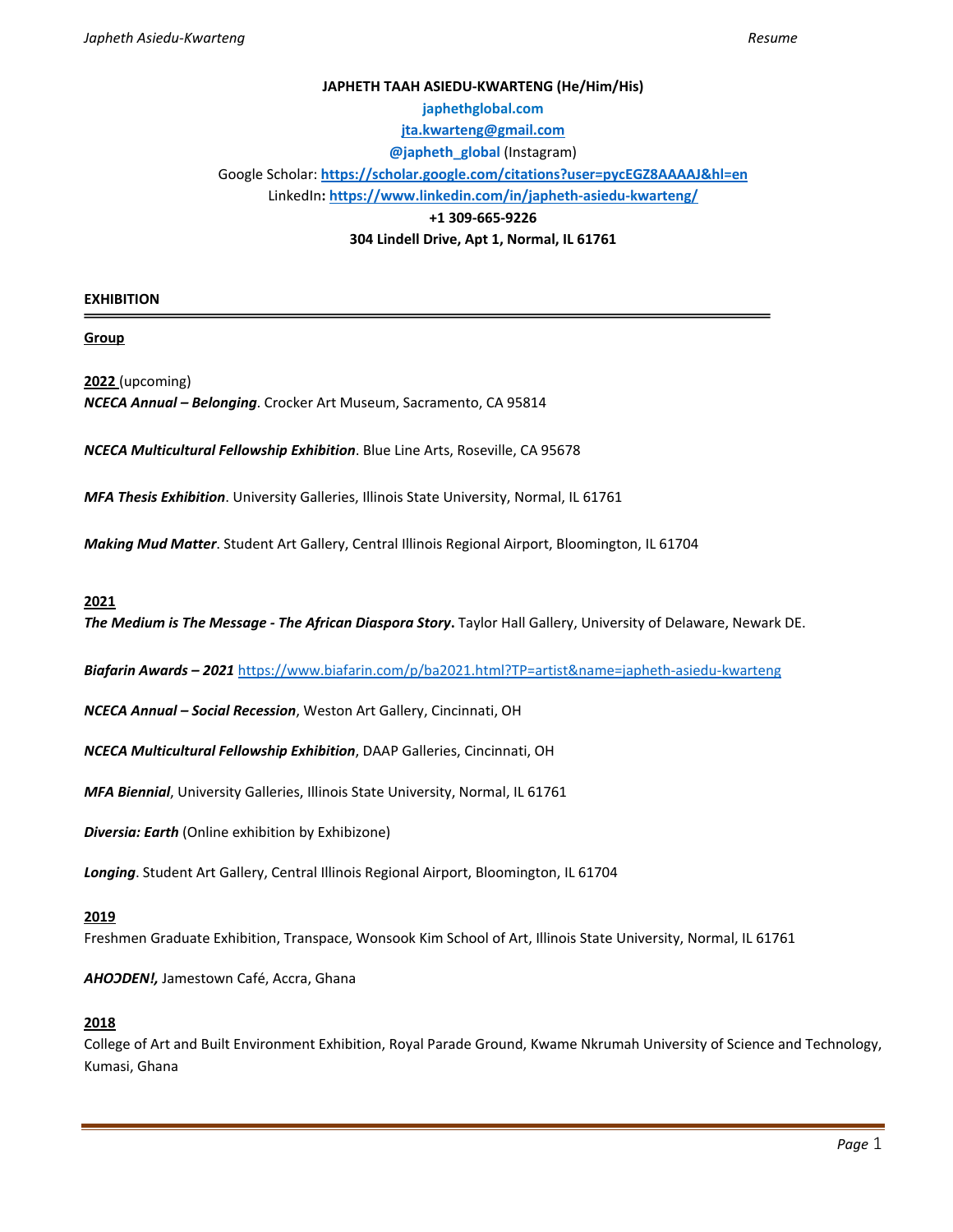Department of Industrial Art Exhibition and Fashion Show, Great Hall Foyer, Kwame Nkrumah University of Science and Technology, Kumasi, Ghana

# **2017**

*Exhibition and Fashion Show*, Great Hall Foyer, Kwame Nkrumah University of Science and Technology, Kumasi, Ghana

*Faculty of Art Exhibition*, Great Hall Foyer, Kwame Nkrumah University of Science and Technology, Kumasi, Ghana

**Christmas Bazaar,** Ceramics Section, Department of Industrial Art, Kwame Nkrumah University of Science and Technology, Kumasi, Ghana

### **2016**

Department of Industrial Art Exhibition and Fashion Show, Great Hall Foyer, Kwame Nkrumah University of Science and Technology, Kumasi, Ghana

**Christmas Bazaar,** Ceramics Section, Department of Industrial Art, Kwame Nkrumah University of Science and Technology, Kumasi, Ghana

# **2015**

**Christmas Bazaar,** Ceramics Section, Department of Industrial Art, Kwame Nkrumah University of Science and Technology, Kumasi, Ghana

### **2014**

**Christmas Bazaar,** Ceramics Section, Department of Industrial Art, Kwame Nkrumah University of Science and Technology, Kumasi, Ghana

### **2013**

**Christmas Bazaar,** Ceramics Section, Department of Industrial Art, Kwame Nkrumah University of Science and Technology, Kumasi, Ghana

# **2012**

**Christmas Bazaar,** Ceramics Section, Department of Industrial Art, Kwame Nkrumah University of Science and Technology, Kumasi, Ghana

### **2011**

**Christmas Bazaar,** Ceramics Section, Department of Industrial Art, Kwame Nkrumah University of Science and Technology, Kumasi, Ghana

# **Solo**

### **2022**

(upcoming) *Gone With The Soul.* Rachel Cooper Gallery, Illinois State University, Normal, IL 61761.

### **2021**

(upcoming) *Gone With The Soul*. PH Gallery, West Fork, Arkansas, AR 72774.

### **2020**

*Melodies of My Heritage*. PH Gallery, West Fork, Arkansas, AR 72774.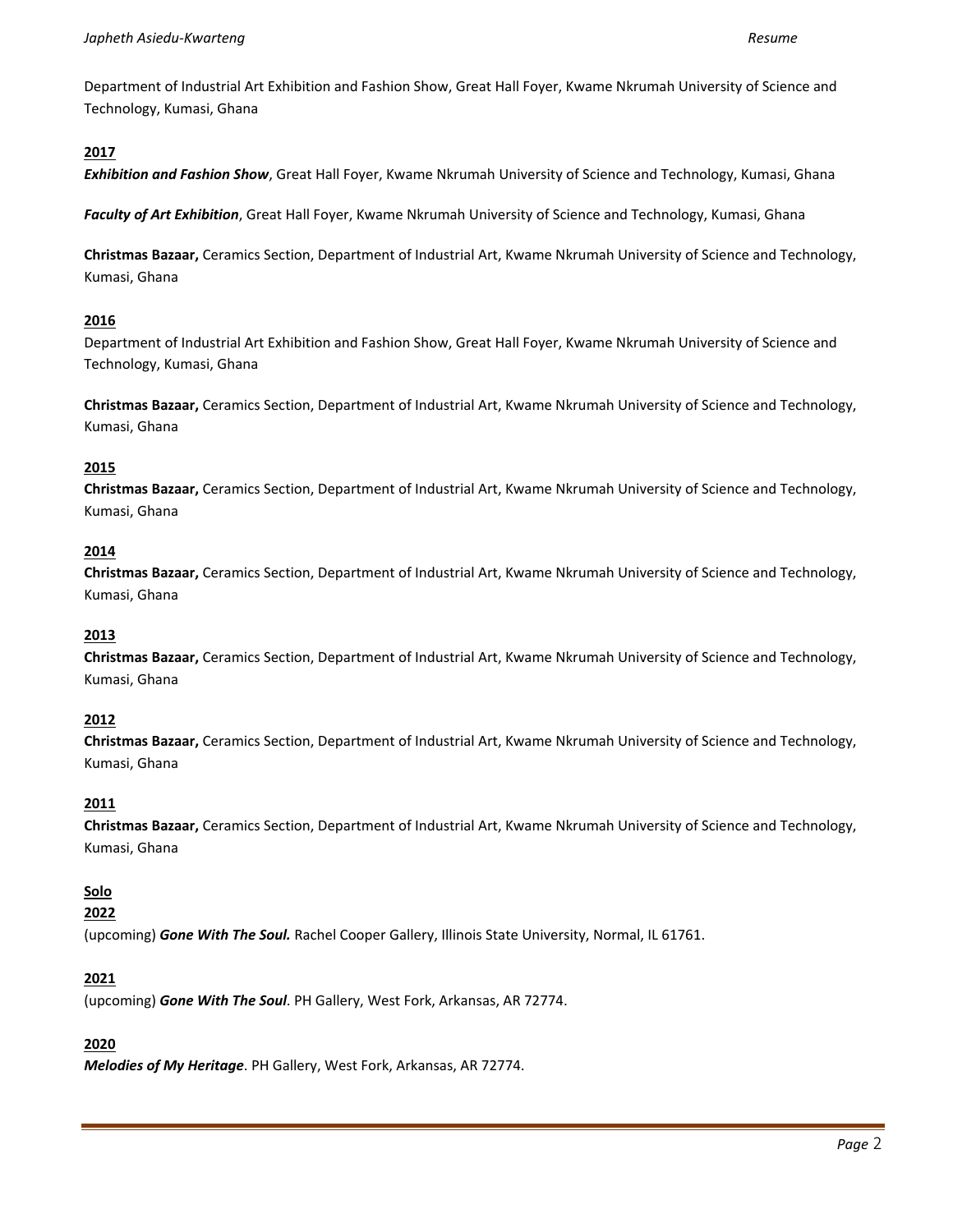### **CONFERENCES/WORKSHOP/VISITING ARTIST TALK**

### **2021**

**Facilitator**, Throwing workshop. The Delaware Contemporary, Wilmington, Delaware. October 30, 2021

**Guest Artist**, "First Friday", October 1, The Delaware Contemporary. Artist talk as part of the publicity for the show *The Medium is The Message- The African Diaspora Story*, Taylor Hall Gallery, University of Delaware, Newark DE. <https://www.youtube.com/watch?v=ZcUHB5hSYjw&t=4891s>

**Visiting Artist**, "First Friday", October 1, The Delaware Contemporary. Throwing demo as part of the publicity for the show, *The Medium is The Message- The African Diaspora Story*, Taylor Hall Gallery – University of Delaware, Newark DE.

**Visiting Artist**, Throwing and modelling workshop for **ART 290-10: Introduction to Ceramics**, University of Delaware, Newark DE.

Presenter, NCECA Conference. Theme: "Ghanaian Ceramics Now: Ahoɔden".

### **2020**

### **Co-Facilator**, *At the Table 2020*

"At The Table" – A series of virtual dinners and facilitated conversations that aim to build community and embrace vulnerability during the difficult times in the pandemic.

**Participant**, Teaching and Learning Symposium, under the theme "Intentional Technologies: Reclaiming Our Spaces"

### **2018**

Participant, 8<sup>th</sup> Summer School, under the theme "Improving quality of higher education through effective measurement of and evaluation, organized by the Quality Assurance and Planning Unit, Kwame Nkrumah University of Science and Technology, Kumasi

#### **2014**

Participant, 4<sup>th</sup> Summer School 2014, under the theme "advancing science and technology through effective communication, organized by the Quality Assurance and Planning Unit, Kwame Nkrumah University of Science and Technology, Kumasi

#### **2009**

**Participant**, GoGlobal Ghana. A Product Design workshop organized by KNUST and Royal College of Art, UK.

### **PUBLICATIONS**

**2022** (upcoming) *Every And Nothing: The Diary Of One Who Leaves*. Sequitur Scholarly Journal, Issue 8.1

#### **2021**

*Member Spotlight***,** NCECA eNEWS**,** Giving Tuesday (November 30, 2021), November 29, 2021 edition

*Member Spotlight***,** NCECA eNEWS**,** November 24, 2021 edition

*Exposure: December 2021*, Ceramics Monthly [https://ceramicartnetwork.org/ceramics-monthly/ceramics-monthly-](https://ceramicartnetwork.org/ceramics-monthly/ceramics-monthly-article/exposure-december-2021)

[article/exposure-december-2021#](https://ceramicartnetwork.org/ceramics-monthly/ceramics-monthly-article/exposure-december-2021)

*Ghanaian Ceramics Now*. NCECA Journal, Vol. 41, 2021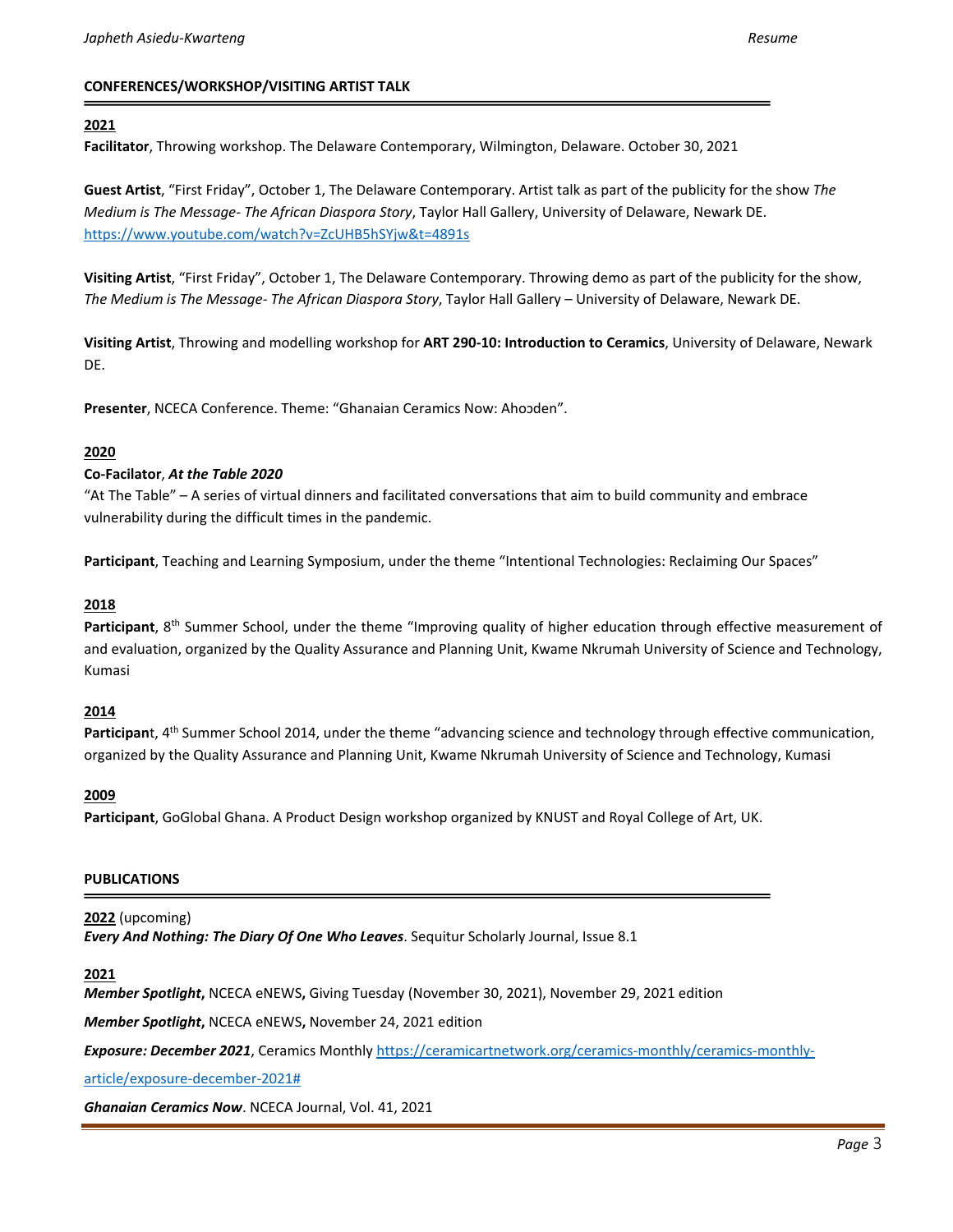#### *NCECA Exhibitions 2021* catalog

*Picking the Pieces Together*. Artistonish magazine, February edition

*Sink or Swim*, Artistonish magazine, April edition

### **2020**

*Development of Feldspathic Glaze for Pottery Industry Using Seger Classification*. African Research Review: An International Multidisciplinary Journal, Ethiopia AFRREV Vol. 14 (2), Serial No 58, April 2020

### **AWARDS/CERTIFICATES/GRANTS**

### **2021**

Friends of The Art Grant, College of Fine Art, Illinois State University

### **2020**

Certificate for Instructional Design for Future Faculty, Summer 2020 Cohort, Center for Teaching, Learning and Technology, Illinois State University.

#### **2002 – 2005**

Best Visual Arts student, Presbyterian Senior High School, Berekum, Ghana.

#### **MEMBERSHIP/FELLOWSHIP**

**Fellow**, Lela Winegarner Fellowship

**Member**, Artaxis. <https://artaxis.org/artist/japheth-asiedu-kwarteng/>

**Member**, National Council on Education for the Ceramic Arts, NCECA

**Fellow**, Multicultural Fellowship, NCECA

**Fellow,** Baber Fellowship, College of Fine Art, Illinois State University

**Member**, Student's Independent League in Ceramic Arts (SILICA), Illinois State University, Normal, Illinois

#### **EDUCATION**

**2019 – 2022 M.F.A. Ceramics** Illinois State University, Normal, Illinois, USA

#### **2010**

### **B. A. Industrial Art (Ceramics option)**

Kwame Nkrumah University of Science and Technology (KNUST), Kumasi, Ghana

### **2005**

#### **Vocational Skills (Visual Art option)**

Presbyterian Secondary School (Presbyterian SHS), Berekum, Ghana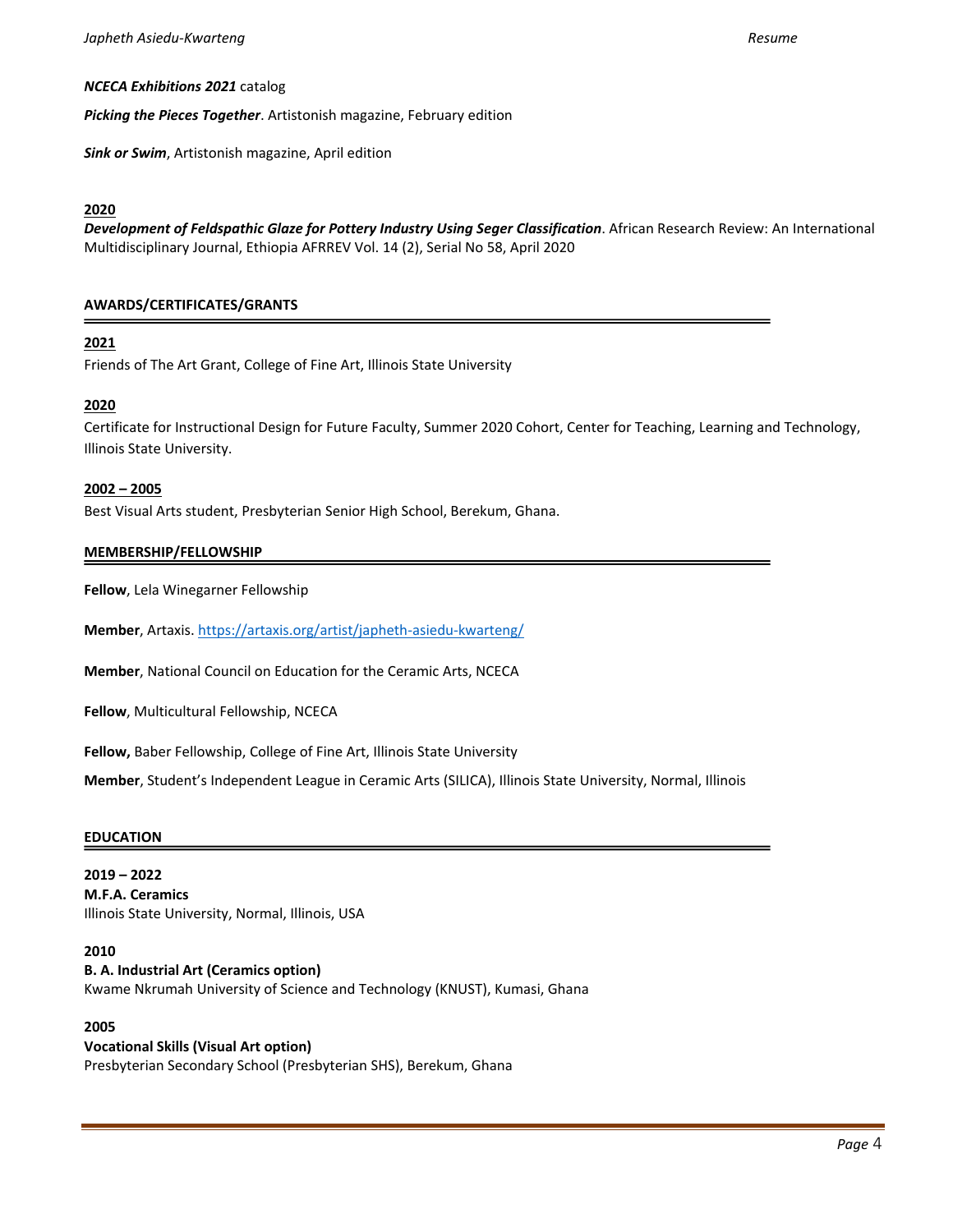### **WORK/PROFESSIONAL/TEACHING EXPERIENCE**

#### **SPRING 2022**

**Instructor, ART 228-001: CERAMICS I**, Illinois State University, Normal, Illinois.

This course is designed as an avenue to learn to approach and use clay as a material for creating and exploring forms in space, transforming language/ideas/feelings into form and the basic methodology to discover one's potentials and limitations within the medium.

### **2019 - 2022**

#### **Graduate Teaching Assistant**

Illinois State University, Illinois, USA

### **2021 – 2022**

**Vice President**, Student's Independent League in Ceramic Arts (SILICA), Illinois State University, Normal, Illinois

### **2021**

- **Fall** (Illinois State University)
	- \*Graduate Assistant, Kiln firing, Ceramics area
	- \*Graduate Assistant, studio facilitator, Ceramics area
	- \*Graduate Assistant, Glaze Lab, Ceramics area

### **Duties:**

- o Monitor Lab access and maintain prescribed numbers if necessary
- o Ensure students are following proper safety and cleaning protocols
- o Provide student instruction where needed in consultation with professors Lotz and Stafford
- o Facilitate kiln firings
- o Co-manage glaze lab, mix glazes, stock materials
- **Spring** (Illinois State University)

\* Ceramics area Graduate Assistant, Kiln firing, Lab Monitor – Albion Stafford Duties:

- o Monitor Lab access and maintain prescribed numbers if necessary
- o Ensure students are following proper safety and cleaning protocols
- o Provide student instruction where needed in consultation with professors Lotz and Stafford
- o Maintain studio equipment and general organization/cleaning
- o Load and fire work for all ceramic courses as needed

#### **2020**

- Graduate Teaching Assistant, 3D Fundamentals Albion Stafford. Tianhuan, China
- **Fall** (Illinois State University)
	- \* Ceramics area Graduate Assistant, Kiln firing Tyler Lotz
	- \* Graduate Assistant, Sculpture Lab monitor Claire Lieberman

Duties:

- o Monitor Lab access and maintain prescribed numbers if necessary
- o Ensure students are following proper safety and cleaning protocols
- o Provide student instruction where needed in consultation with professors Lotz and Stafford
- o Maintain studio equipment and general organization/cleaning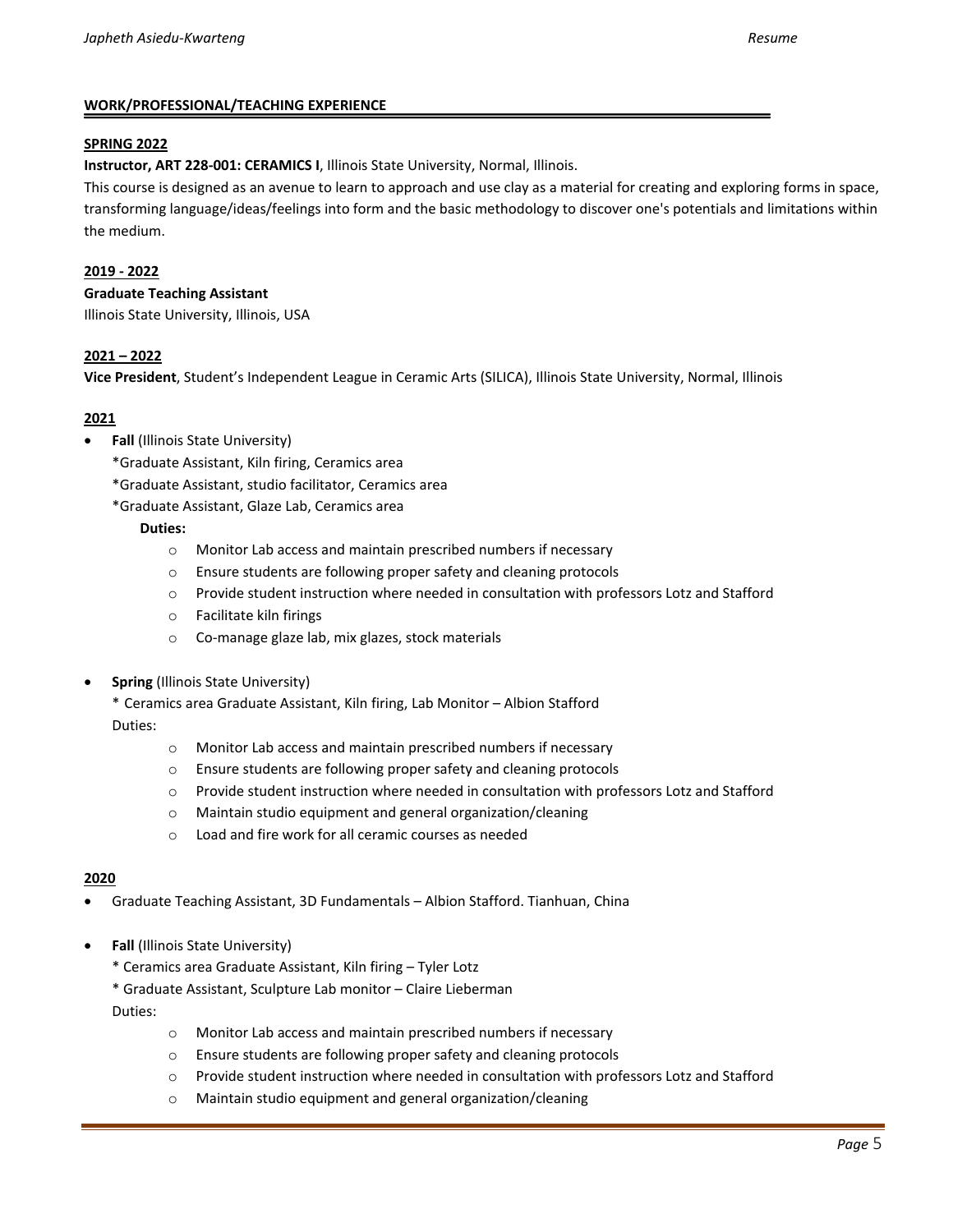- o Load and fire work for all ceramic courses as needed
- **Spring** (Illinois State University)
	- \*Graduate Teaching Assistant, Ceramics 1 228 Special Topics, Albion Stafford. Duties: Assist instructor in teaching
	- \*Graduate Assistant, Clay Making and Lab Monitor, Tyler Lotz Duties: maintain and monitor lab use, mix clay for classes.
	- \*Graduate Assistant, Sculpture Lab, Laura Primozic George Duties: maintain and monitor lab use

### **2019**

- Studio assistant to Jonathan Cromer (mixed media installation artist and sculptor University of Arkansas) for the production a Peacock for NBCUniversal unveiled on January 16, 2020.
- **Fall** (Illinois State University)

\*Graduate Teaching Assistant, Ceramics 1, Tyler Lotz

- \*Graduate Assistant, Clay Mixing
- \*Gallery Assistant, Transpace Gallery, Wonsook Kim School of Art
- Designing and construction of 14 cu. ft. gas kiln, Amaniampong Senior High School, Mampong, Ashanti, Ghana.
- Repair and refurbishment of 20 cu. ft. gas kiln, Armed Forces Senior High School, Kumasi, Ghana
- Repair and refurbishment of 20 cu. ft. gas incinerator, St. Monica's Senior High School.
- Construction of kick wheel, Ceramics Section, Department of Industrial Art, Kwame Nkrumah University of Science and Technology, Kumasi, Ghana.

### **2017 - 2019**

### **Principal Technician**

Department of Industrial Art, KNUST, Ghana

### **2011 - 2016**

**Senior Technician** 

Department of Industrial Art, KNUST, Ghana

### **Assigned Duties and Responsibilities as a Technician**

- Supervision of junior staff and students
- Sourcing and processing of raw materials for use by lecturers and students.
- Research for locally sourced materials for the production of glazes, ceramic bodies, etc.
- Procurement of tools, materials and equipment for use by students and lecturers
- Maintenance and repair of decades old studio equipment
- Record keeping and inventory
- Overseeing the production of commissioned work, the proceeds of which help support the studio
- Assist instructors in teaching

### **2010 - 2011**

**Teaching Assistant,** Department of Industrial Art, Kwame Nkrumah University of Science and Technology, Kumasi, Ghana